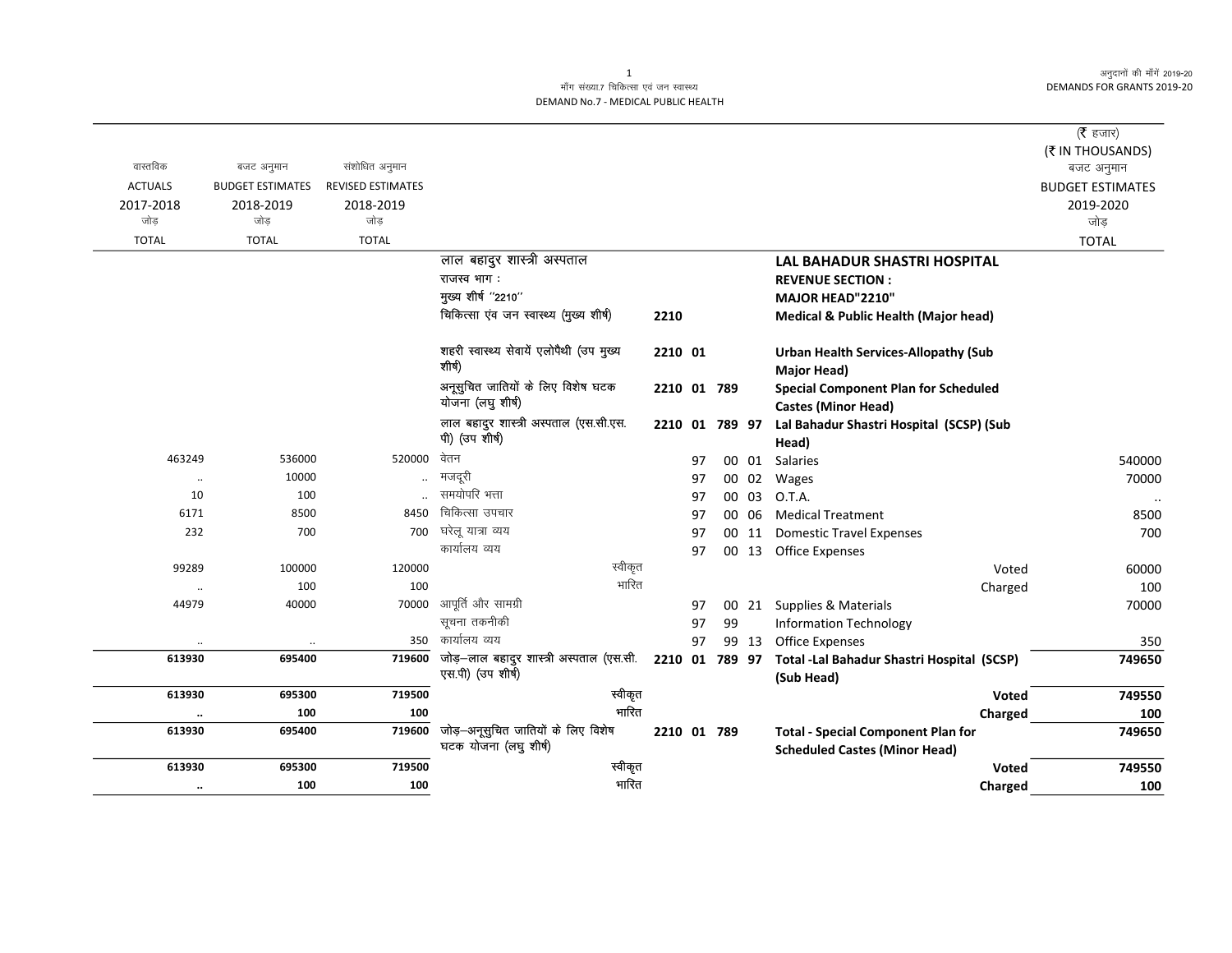अनुदानों की माँगें 2019-20 **DEMANDS FOR GRANTS 2019-20** 

 $\overline{\phantom{0}}$ 

## माँग संख्या.7 चिकित्सा एवं जन स्वास्थ्य DEMAND No.7 - MEDICAL PUBLIC HEALTH

|                      |                         |                          |                                                         |             |    |                |       |                                                                    | (रै हजार)               |
|----------------------|-------------------------|--------------------------|---------------------------------------------------------|-------------|----|----------------|-------|--------------------------------------------------------------------|-------------------------|
|                      |                         |                          |                                                         |             |    |                |       |                                                                    | (₹ IN THOUSANDS)        |
| वास्तविक             | बजट अनुमान              | संशोधित अनुमान           |                                                         |             |    |                |       |                                                                    | बजट अनुमान              |
| <b>ACTUALS</b>       | <b>BUDGET ESTIMATES</b> | <b>REVISED ESTIMATES</b> |                                                         |             |    |                |       |                                                                    | <b>BUDGET ESTIMATES</b> |
| 2017-2018            | 2018-2019               | 2018-2019                |                                                         |             |    |                |       |                                                                    | 2019-2020               |
| जोड                  | जोड                     | जोड                      |                                                         |             |    |                |       |                                                                    | जोड                     |
| <b>TOTAL</b>         | <b>TOTAL</b>            | <b>TOTAL</b>             |                                                         |             |    |                |       |                                                                    | <b>TOTAL</b>            |
| 613930               | 695400                  | 719600                   | जोड़-शहरी स्वास्थ्य सेवायें एलोपैथी (उप<br>मुख्य शीर्ष) | 2210 01     |    |                |       | <b>Total - Urban Health Services-Allopathy</b><br>(Sub Major Head) | 749650                  |
| 613930               | 695300                  | 719500                   | स्वीकृत                                                 |             |    |                |       | Voted                                                              | 749550                  |
| $\ldots$             | 100                     | 100                      | भारित                                                   |             |    |                |       | Charged                                                            | 100                     |
|                      |                         |                          | सार्वजनिक स्वास्थ्य (उप मुख्य शीर्ष)                    | 2210 06     |    |                |       | <b>Public Health (Sub Major Head)</b>                              |                         |
|                      |                         |                          | बिमारी से बचाव एंव नियंत्रण (लघु शीर्ष)                 |             |    | 2210 06 101    |       | Prevention and control of diseases (Minor                          |                         |
|                      |                         |                          |                                                         |             |    |                |       | Head)                                                              |                         |
|                      |                         |                          | जैव चिकित्सा अवशिष्ट प्रबंघन (उप शीर्ष)                 |             |    | 2210 06 101 36 |       | <b>Bio Medical Waste Management (Sub</b>                           |                         |
|                      |                         |                          |                                                         |             |    |                |       | Head)                                                              |                         |
| 1168                 | 1000                    | 2500                     | आपूर्ति व सामग्री                                       |             | 36 |                | 00 21 | Supplies & Materials                                               | 2500                    |
| 1168                 | 1000                    | 2500                     | जोड़— जैव चिकित्सा अवशिष्ट प्रबंघन (उप                  |             |    | 2210 06 101 36 |       | <b>Total - Bio Medical Waste Management</b>                        | 2500                    |
|                      |                         |                          | शीर्ष)                                                  |             |    |                |       | (Sub Head)                                                         |                         |
| 1168                 | 1000                    | 2500                     | जोड़- बिमारी से बचाव एव नियंत्रण (लघु<br>शीर्ष)         | 2210 06 101 |    |                |       | <b>Total - Prevention and control of diseases</b><br>(Minor Head)  | 2500                    |
| 1168                 | 1000                    | 2500                     | जोड़-सार्वजनिक स्वास्थ्य (उप मुख्य शीर्ष)               | 2210 06     |    |                |       | Total - Public Health (Sub Major Head)                             | 2500                    |
|                      |                         |                          |                                                         |             |    |                |       |                                                                    |                         |
| 615098               | 696400                  | 722100                   | जोड़-मुख्य शीर्ष "2210"                                 | 2210        |    |                |       | TOTAL - MAJOR HEAD"2210"                                           | 752150                  |
| 615098               | 696300                  | 722000                   | स्वीकृत                                                 |             |    |                |       | Voted                                                              | 752050                  |
| $\ddot{\phantom{0}}$ | 100                     | 100                      | भारित                                                   |             |    |                |       | Charged                                                            | 100                     |
| 615098               | 696400                  | 722100                   | जोड–राजस्व भाग                                          |             |    |                |       | <b>TOTAL - REVENUE SECTION</b>                                     | 752150                  |
| 615098               | 696300                  | 722000                   | स्वीकृत                                                 |             |    |                |       | Voted                                                              | 752050                  |
| $\ddot{\phantom{0}}$ | 100                     | 100                      | भारित                                                   |             |    |                |       | Charged                                                            | 100                     |
|                      |                         |                          | पूंजी भाग :                                             |             |    |                |       | <b>CAPITAL SECTION:</b>                                            |                         |
|                      |                         |                          | मुख्य शीर्ष "4210"                                      |             |    |                |       | MAJOR HEAD "4210"                                                  |                         |
|                      |                         |                          | चिकित्सा और जन स्वास्थ्य पर पूंजी                       | 4210        |    |                |       | <b>Capital Outlay on Medical and Public</b>                        |                         |
|                      |                         |                          | परिव्यय (मुख्य शीर्ष)                                   |             |    |                |       | <b>Health (Major Head)</b>                                         |                         |
|                      |                         |                          | शहरी स्वास्थ्य सेवायें -एलोपैथी (उप मुख्य               | 4210 01     |    |                |       | <b>Urban Health Services-Allopathy (Sub</b>                        |                         |
|                      |                         |                          | शीर्ष)                                                  |             |    |                |       | <b>Major Head)</b>                                                 |                         |
|                      |                         |                          | अस्पताल एवं औषधालय (लघु शीर्ष)                          |             |    | 4210 01 110    |       | <b>Hospitals &amp; Dispensaries (Minor Head)</b>                   |                         |

 $\overline{2}$